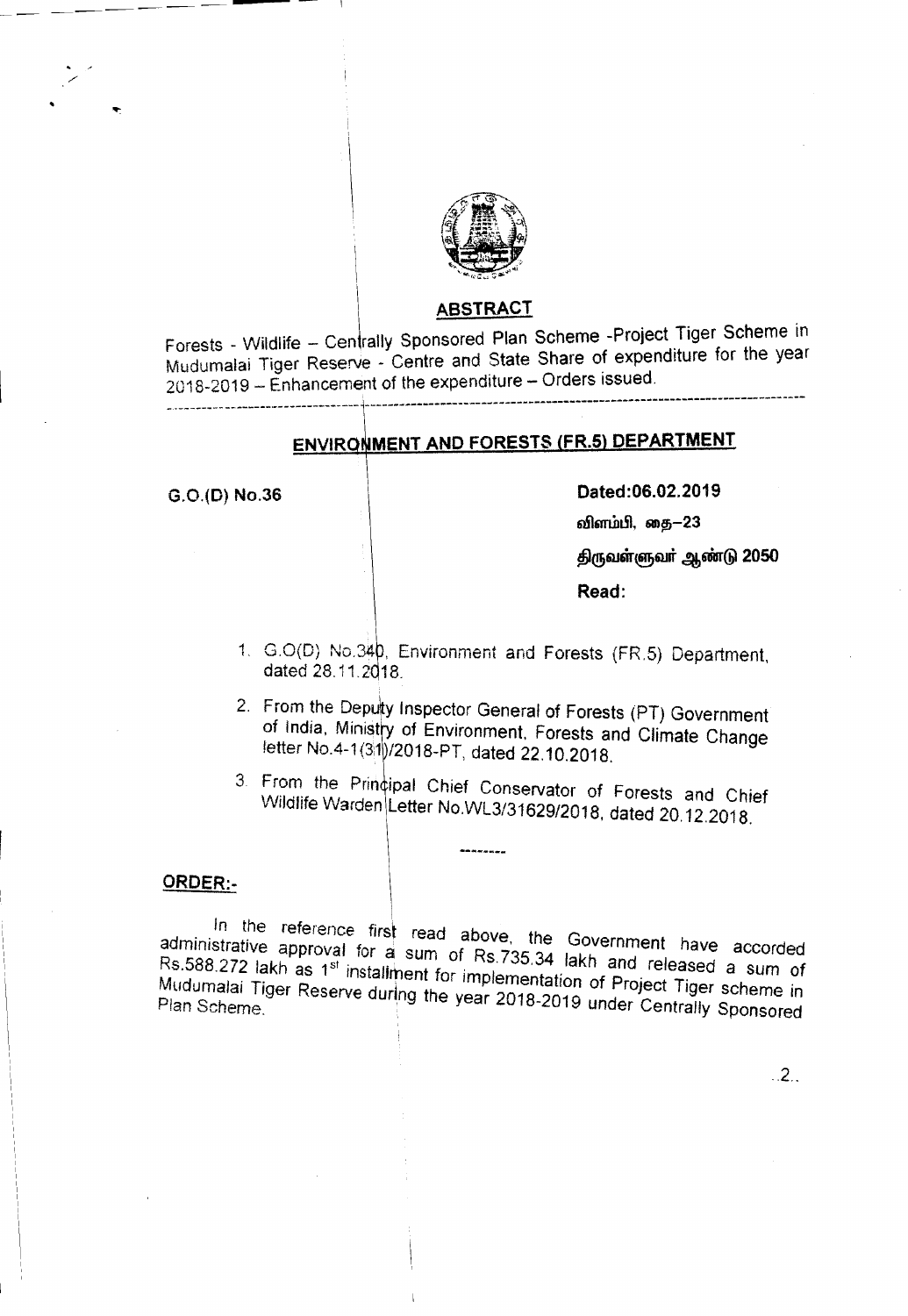2. The Government of India, Ministry of Environment, Forests and Climate Change in their letter second read above have conveyed further enhancement of the administrative approval for a sum of Rs.30.00 lakhs as Additional Annual Plan of Operations for 2018-2019 to Mudumalai Tiger Reserve under Project Tiger Scheme as per the details given in the annexure to this order. An amount of Rs.30.00 lakhs being the recurring cost of the Scheme will be shared on 50 : 50 basis by Government of India and the Government of Tamil Nadu.

3. Accordingly, the Government of India have Rs.12.00 lakhs for the scheme "Project Tiger" in Mudumalai Tiger Reserve during the year 2018-2019 being 80% of Rs.15.00 lakhs, subject to the terms and conditions specified in its letter second read above.

4. The Principal Chief Conservator of Forests and Chief Wildlife Warden has requested the Government to sanction and release the amount of Rs.24.00 lakhs to Mudumalai Tiger Reserve during the year 2018-19 under Project Tiger Scheme including State and Central share.

The Government after careful consideration accord 5. Revised Administrative approval for a sum of Rs.765.34 lakhs (Rupees Seven crore sixty five lakhs and thirty four thousand only) and release a sum of Rs.24.00 lakhs (Rupees Twenty four lakh only) i.e. Government of India share Rs.12.00 lakh and Government of Tamil Nadu share Rs.12.00 lakh for engaging 30 anti-poaching watchers additionally to Mudumalai Tiger Reserve under Project Tiger during 2018-2019 as detailed in the annexure to this order.

6. The expenditure sanctioned in para 5 above shall be debited to the following head of account:-

> 2406 Forestry and Wildlife - 02 Environmental Forestry and Wildlife - 110 Wildlife Preservation. Schemes Shared between State and Centre - UE Tiger Reserve Scheme - 18 Maintenance - 01 Periodical maintenance (DP Code: 2406-02-110-UE-1815)

7. The Principal Chief Conservator of Forests and Chief Wildlife Warden is authorized to incur the expenditure sanctioned in para 5 above. Necessary funds are provided in Revised Estimate 2018-19.

 $\mathbb{R}$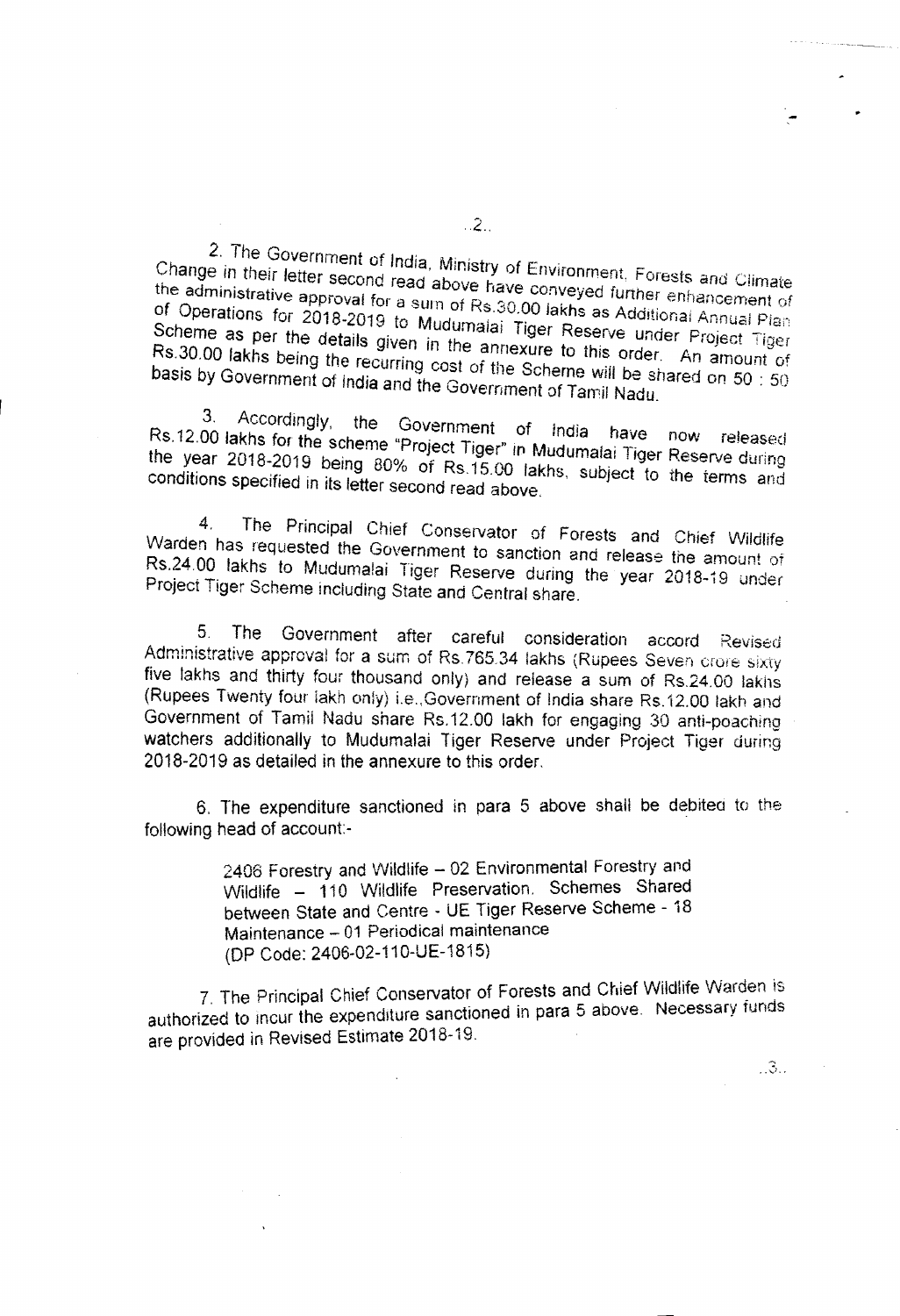8. The Principal qhief Conservator of Forests and Chief Wildlife Warden shall ensure that the terms and conditions laid down by the Government of India in their letter second read above should be followed strictly.

9. This order issues with the concurrence of Finance Department vide its U.O.No.983/Fin(AHD&F)/2018, dated 02.02.2019.

#### '(BY ORDER OF THE GOVERNOR)

## **SHAMBHU KALLOLIKAR PRINCIPAL SECRETARY TO GOVERNMENT.**

To

The Principal Chief Conservator of Forests, (HoD),Chennai-15.

The Principal Chief Conservator of Forests &

Chief Wildlife Warden; Chennai -15.

The Assistant Inspector General of Forests, Project Tiger Division,

Ministry of Environment, Forests and Climate Change, Government of India, B-1 Wing, 7<sup>th</sup> Floor,

Pt.Deendayal'Antyodays' Bhawan,

CGO Complex. Lodhi Road,

New Delhi-110 003.

The Principal Accountant Geheral, (A&E), Chennai - 18.

The Accountant General, Chennai-18.

The Resident Audit Officer.

Office of the Principal Accountant General,

(General and Social Sector Audit)

Tamil Nadu Secretariat, Chennai - 9.

The Pay and Accounts Officer (S). (Through PCCF&CWW).

The Treasury Officer, Concerned *r*

#### Copy to:

The Finance (AH&F) (BG-II) Department. Chennai-9.

The Financial Advisor,

Office of the Principal Chiet'Conservator of Forests, Chennai-15. SF/SCs.

**IFORWARDED BY ORDER/** 

Section Officer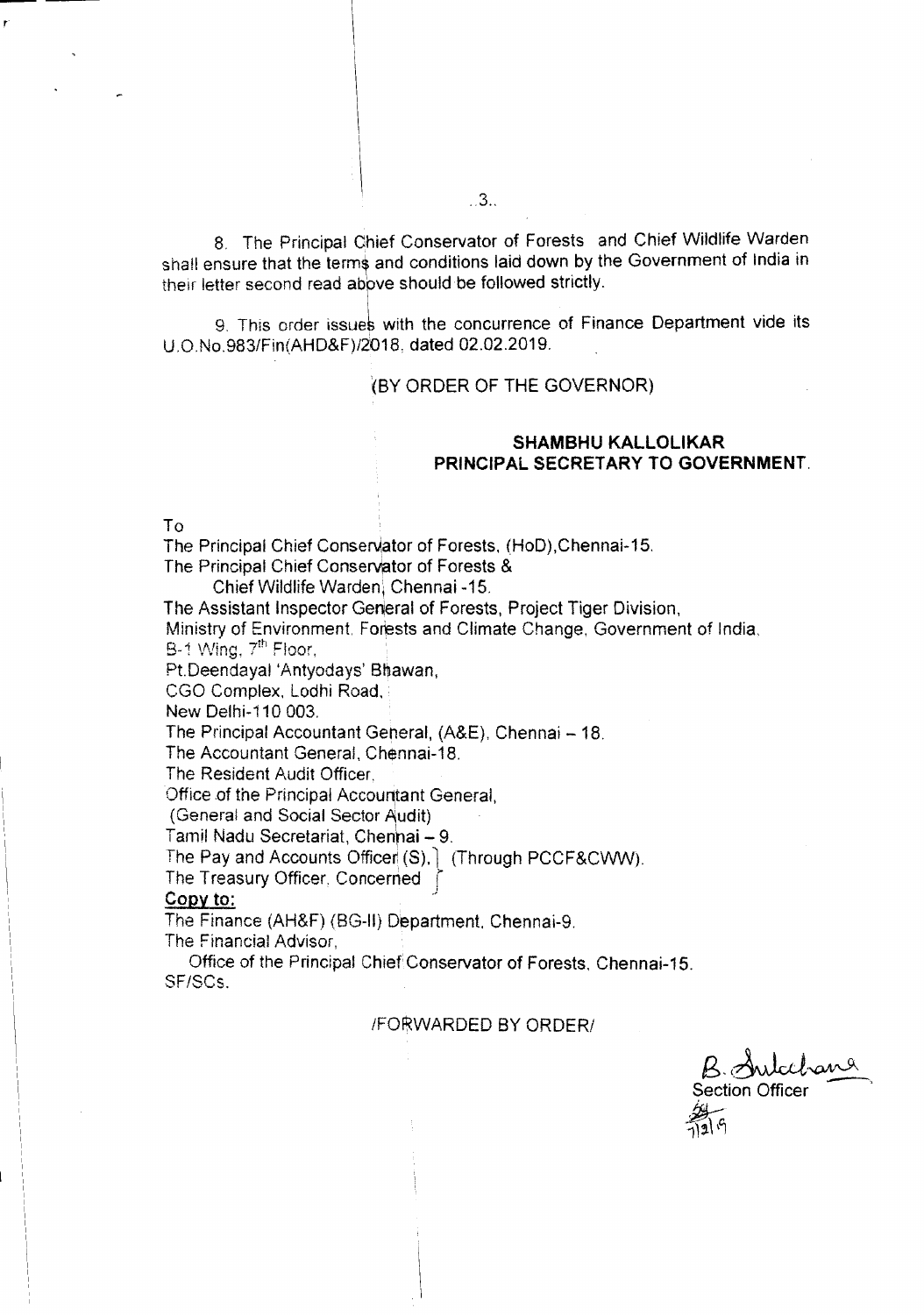# **ANNEXURE**

yn.

# G.O.(D) No.36, Environment and Forests (FR.5) Department, dated 6.02.2019

| $S.$ No.<br>ftern of works          | Current Year Proposol       |                     | Approved APO 2018-19 as per-<br>Govt. of India L. No. 4-1(31)/2018-<br>PT dated 22, 19:2018 |                  | Additional APO required<br>for $2013 - 19$ |               | Remarks/Justification.                                                                                                                                                            |
|-------------------------------------|-----------------------------|---------------------|---------------------------------------------------------------------------------------------|------------------|--------------------------------------------|---------------|-----------------------------------------------------------------------------------------------------------------------------------------------------------------------------------|
|                                     | Physical<br>Tacget          | Financial<br>Targer | Physical Target!                                                                            | Financial Larget | Physical Target                            | Financial     |                                                                                                                                                                                   |
| <b>RECURRING AREA</b>               |                             |                     |                                                                                             |                  |                                            | <b>Lurget</b> |                                                                                                                                                                                   |
| Т.<br>Anti-Poaching.                |                             |                     |                                                                                             |                  |                                            |               |                                                                                                                                                                                   |
| K<br>Engaging the Anti-le5.Nos x 12 |                             | 28.00.              | 40 Nos x 12°                                                                                | 43.90            | 25 Nes x 12                                | 30.90         | The total administrative and                                                                                                                                                      |
| poaching workers.                   | months x di<br>Rs. 10,0007- |                     | months x & Rs.<br>19,000/-                                                                  |                  | months:x to Rs.<br>3G.DOZ                  |               | of the Buffer Division<br>Which includes Masinagudi<br>Range beforiging to the<br>erstwhile core area works                                                                       |
|                                     |                             |                     |                                                                                             |                  |                                            |               | out to 450 Sq. Km. The Tiger<br>density in this area as per the<br>2018<br>estimations<br>equivalent to the Tigers<br>density in this area as per the<br>Mudurialai Tige: Reserve |
|                                     |                             |                     |                                                                                             |                  |                                            |               | during the same year. There<br>has been several cases of<br>elephant.<br>poaching<br>and<br>metallic tiger leg traps<br>seizures Wildlife Offences                                |
|                                     |                             |                     |                                                                                             |                  | Ÿ                                          |               | recorded from these Forests<br>in the past. As the newly<br>formed Buller Division of<br>MTR is vulnerable and Aun-<br>peaching camps here is of                                  |
|                                     |                             |                     |                                                                                             |                  |                                            |               | immense importance and<br>would play a vital cole in<br>protecting the wikilife.<br>Because of this, in APO<br>proposal submitted to NTCA                                         |
|                                     |                             |                     |                                                                                             |                  |                                            |               | for the Financial year 2018-<br>19. if was propheed to engage<br>65 Anti-poaching watchers at<br>the 13 Anti-poaching camps<br>in MTR, Masinagueli for                            |
|                                     |                             |                     |                                                                                             |                  |                                            |               | protection of the buffer area.<br>The Antiquating approval of<br>the above the proposal 65 no.<br>of Anti-poaching watchers<br>were engaged from lone                             |
|                                     |                             |                     |                                                                                             |                  |                                            |               | 2018 to till date and the M-<br>Stripes patrolling is being<br>carried out in the Bigfier area<br>of the MTR and ensured the<br>protection well.                                  |
|                                     |                             |                     |                                                                                             |                  |                                            |               | 65 no of uniform and shoes<br>to Anti-Poaching Watchers<br>has already been purchased<br>$f$ this<br>item<br>-lias<br>been                                                        |
|                                     |                             |                     |                                                                                             |                  |                                            |               | sanctioned in the APO now<br>approved) and supplied<br>through foundation providing<br>their with the necessary GPS<br>and Smart Phones were                                      |
|                                     | $\mathbb{Z}^n$ .            |                     |                                                                                             |                  |                                            |               | purchased to pravide M-<br>Stripe protection as per<br>National Tiger Conservation<br>Authority guidelines and the<br>m-stripe gatrolling is also                                 |
|                                     |                             |                     |                                                                                             |                  |                                            |               | being carried out presently by<br>said unti-pooching<br>the<br>warchers, these protection<br>works carried out in the                                                             |
|                                     |                             |                     |                                                                                             |                  |                                            |               | bufter area of Medimakii<br>Tiger Reserve was inspected<br>Assistant<br>b٧<br>Inspector                                                                                           |

 $\label{eq:2.1} \frac{1}{2}\sum_{i=1}^N\frac{1}{2}\sum_{j=1}^N\frac{1}{2}\sum_{j=1}^N\frac{1}{2}\sum_{j=1}^N\frac{1}{2}\sum_{j=1}^N\frac{1}{2}\sum_{j=1}^N\frac{1}{2}\sum_{j=1}^N\frac{1}{2}\sum_{j=1}^N\frac{1}{2}\sum_{j=1}^N\frac{1}{2}\sum_{j=1}^N\frac{1}{2}\sum_{j=1}^N\frac{1}{2}\sum_{j=1}^N\frac{1}{2}\sum_{j=1}^N\frac{1}{2}\sum_{j=1}^N\$ 

 $\bar{5}$ 

 $\mathbb{R}^2$